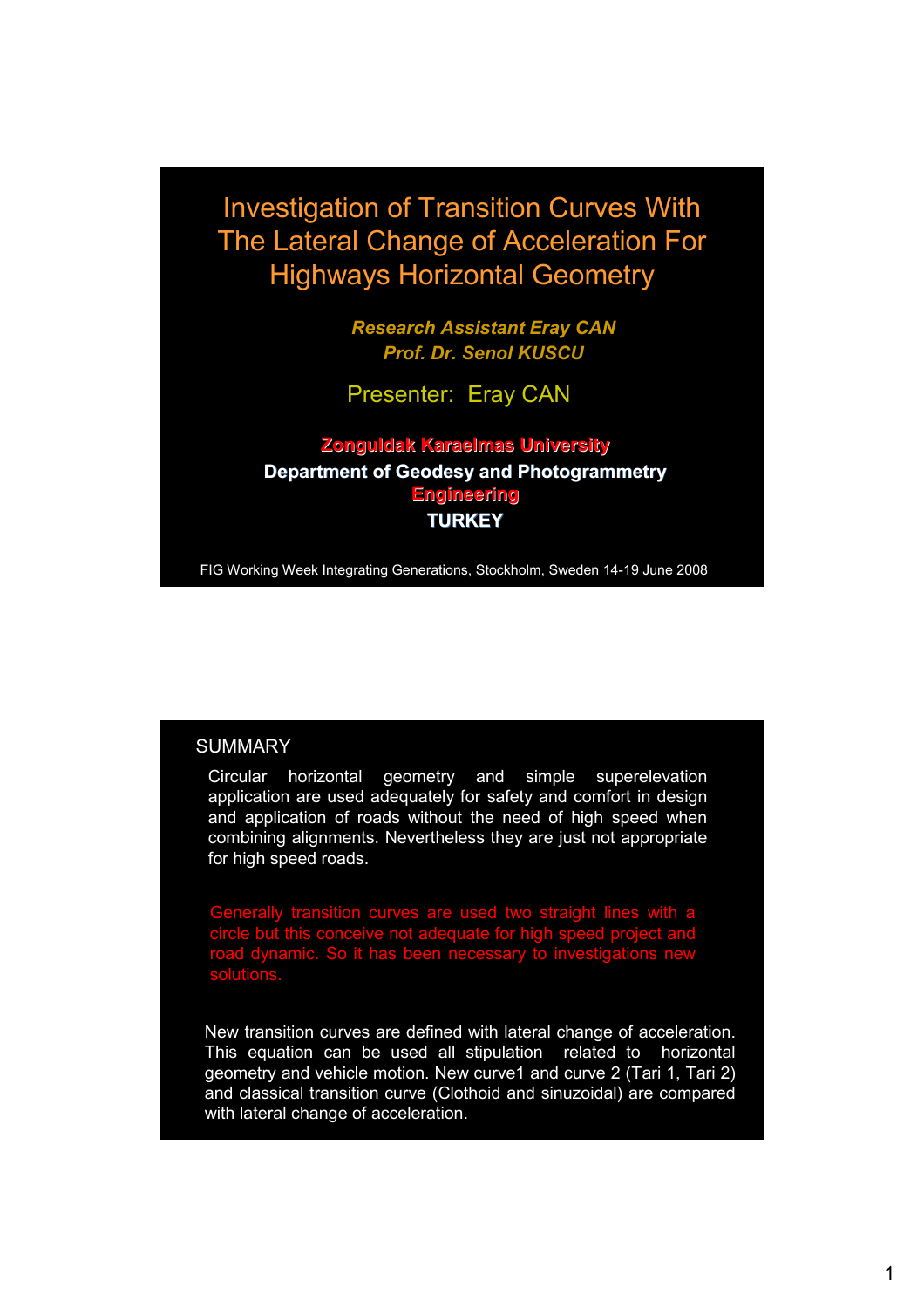

# Aim of this presentation

- In this study known mathematics functions; curvature, superelevation and lateral change of acceleration functions are examined for classical and new transition curve and then developed new computer programme.
- All transition curves which mentioned in this study are examined with diagrams of lateral change of acceleration. Value of velocity, curve lengt, curve radius and superelevation are entered by all of the programme users in this new software.
- New and classical transition curves according to these diagrams are compared and understanded that suitable by known criterias. To give an example of new curve 1 (Tari 1) and sinuzoidal curve programme codes and illustrated with diagrams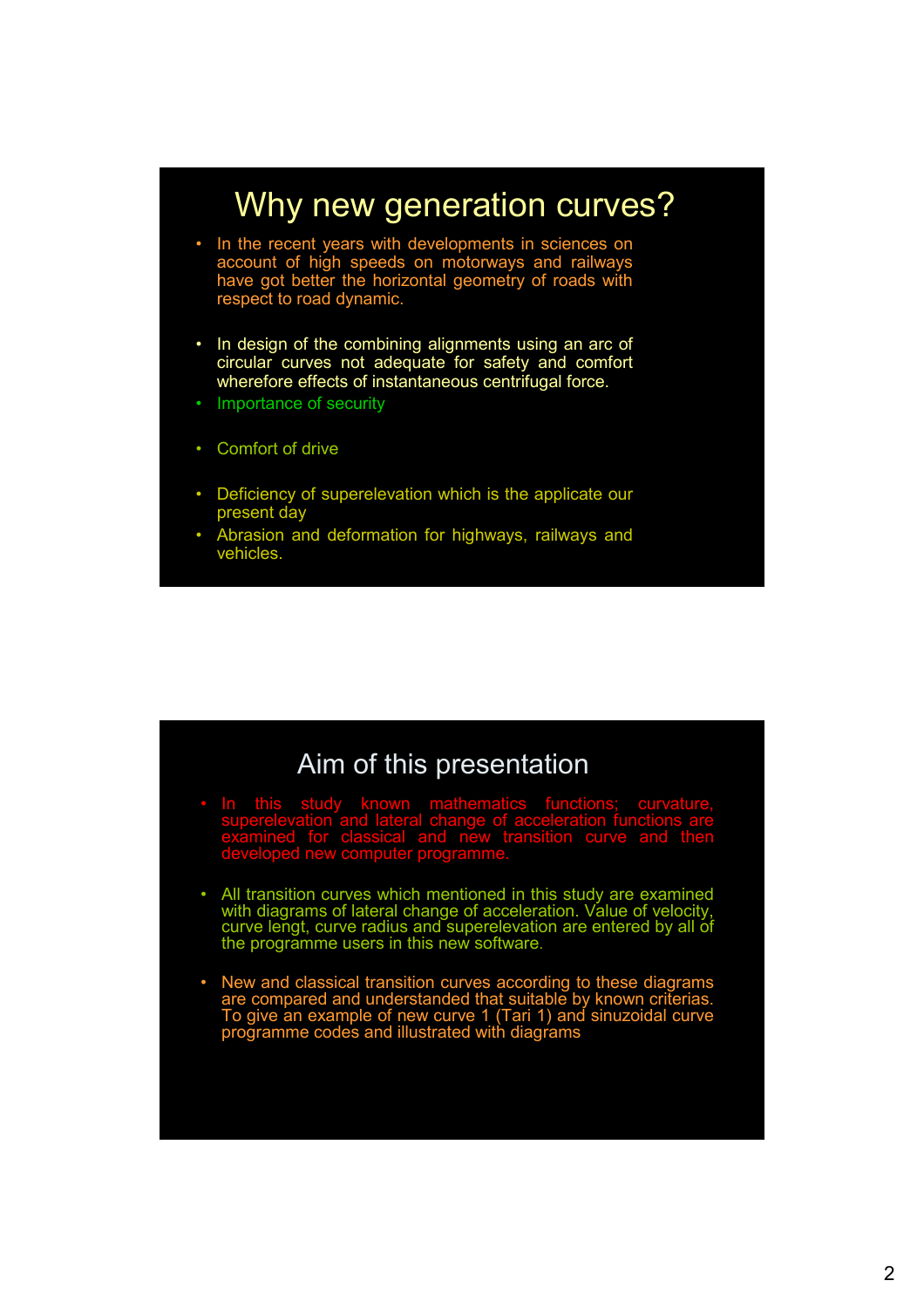## Features of my own programme

- Value of velocity, curve length, curve radius and superelevation are entered by all of the programme users in this new software
- Likewise Start and finish value of coordinate systems are entered by all of the programme users
- New and classical transition curves are compared with regard to lateral change of acceleration by new programme



### 1-Lateral Change of Acceleration (1)

Lateral change of acceleration is very considerable criterion when designed to horizontal geometry for road vehicle dynamic. It is the change of resultant acceleration occurring along the curve normal respect to time. This changes are formed by unbalanced forces, vehicle mass and velocity moving on a curved orbit (Tarı 1997, Baykal 1996)

#### Why lateral change of acceleration?

→ *da*  $=\frac{du}{dx}n$ *dT*

*z*

- Lateral change of acceleration comprise all of the vehicles motion and horizontal geometry of road.
- z=lateral change of acceleration(m/s3)
- a=resultant acceleration produced by free forces(m/s2)
- T=time(s)
- $\bar{n}$ =unit vector along the curve normal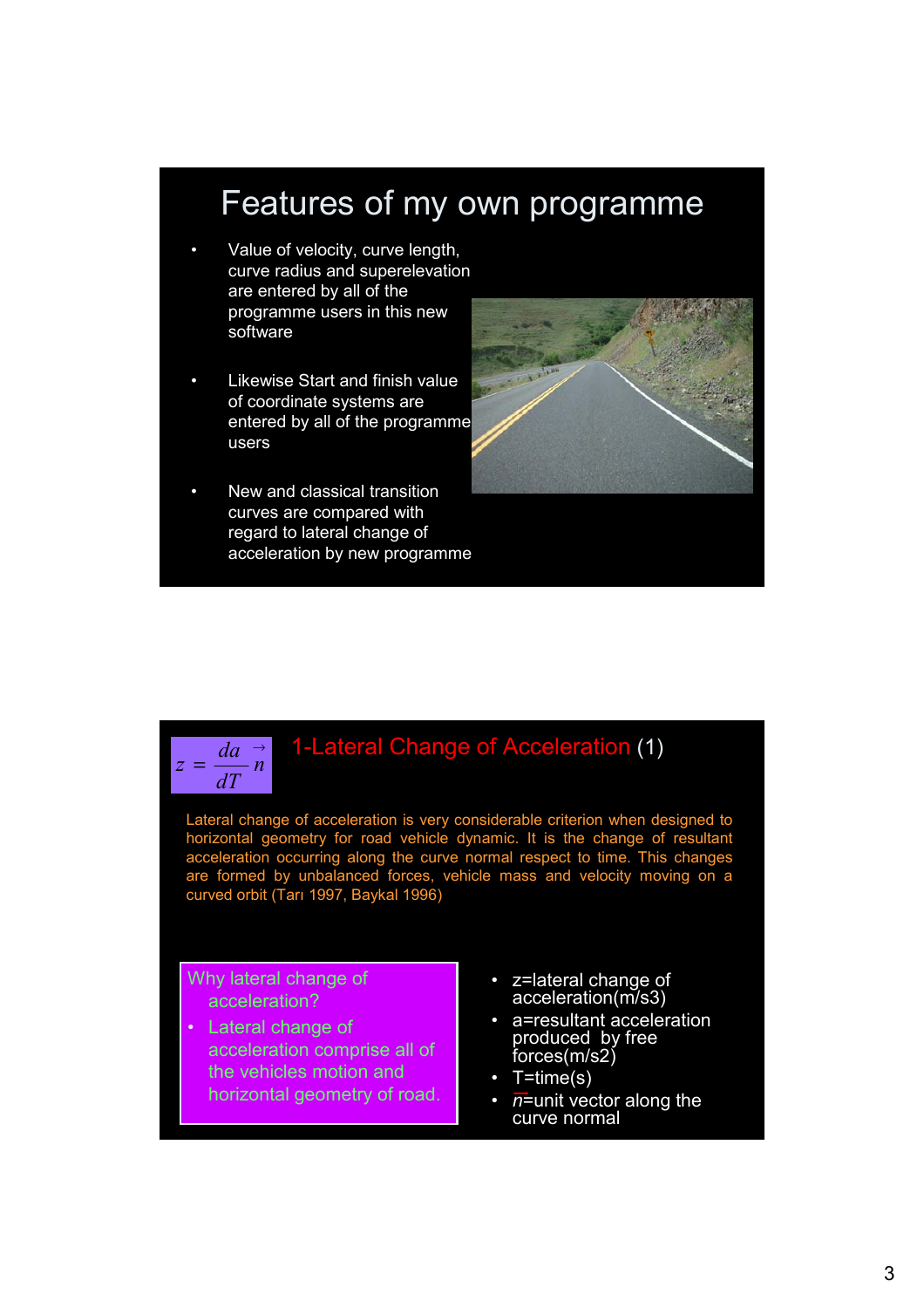



*platform.*

 $P = mg$ 

*D*

Figure 1

 $F_n$ 

*D component is balanced with the reaction of the road*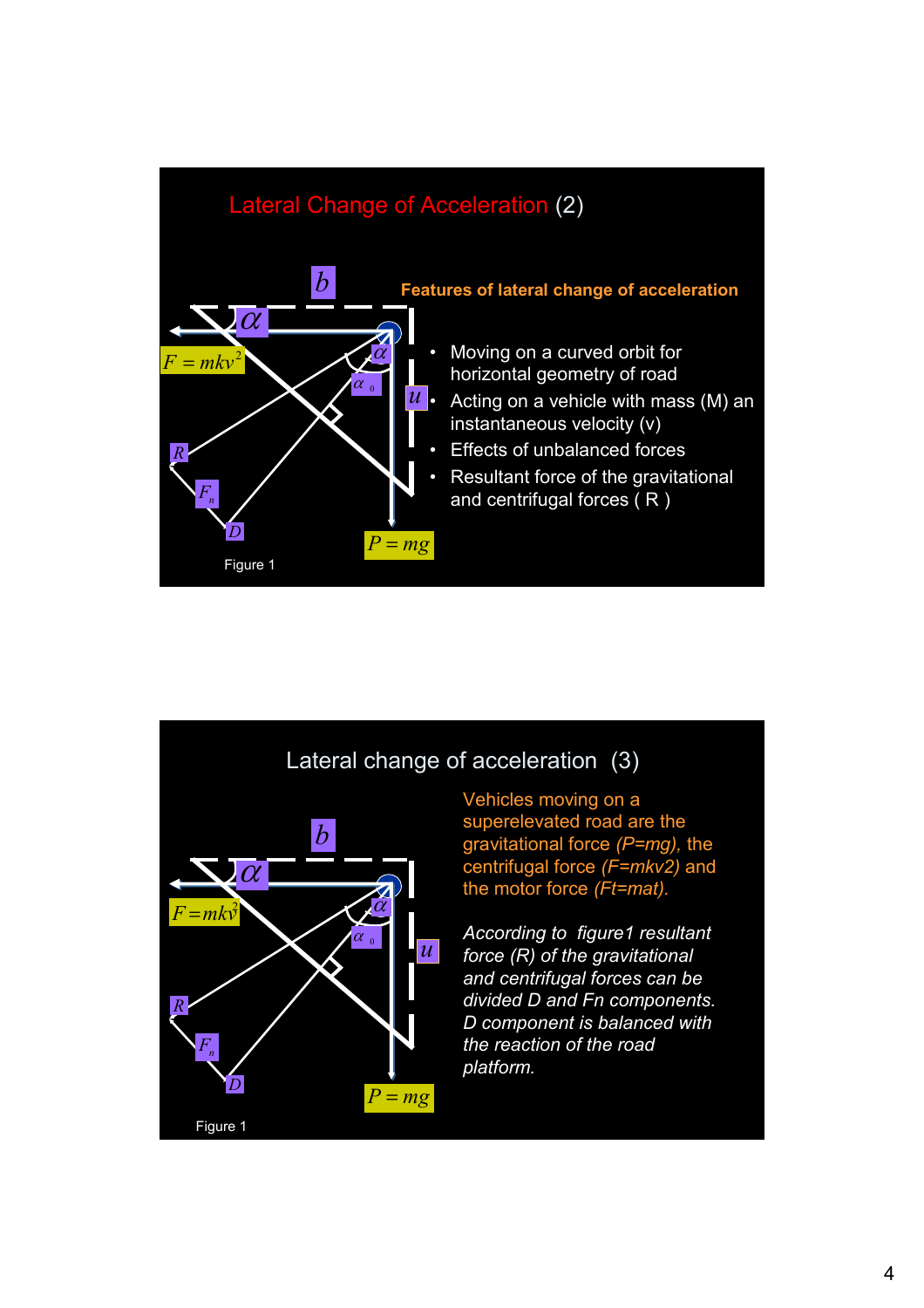

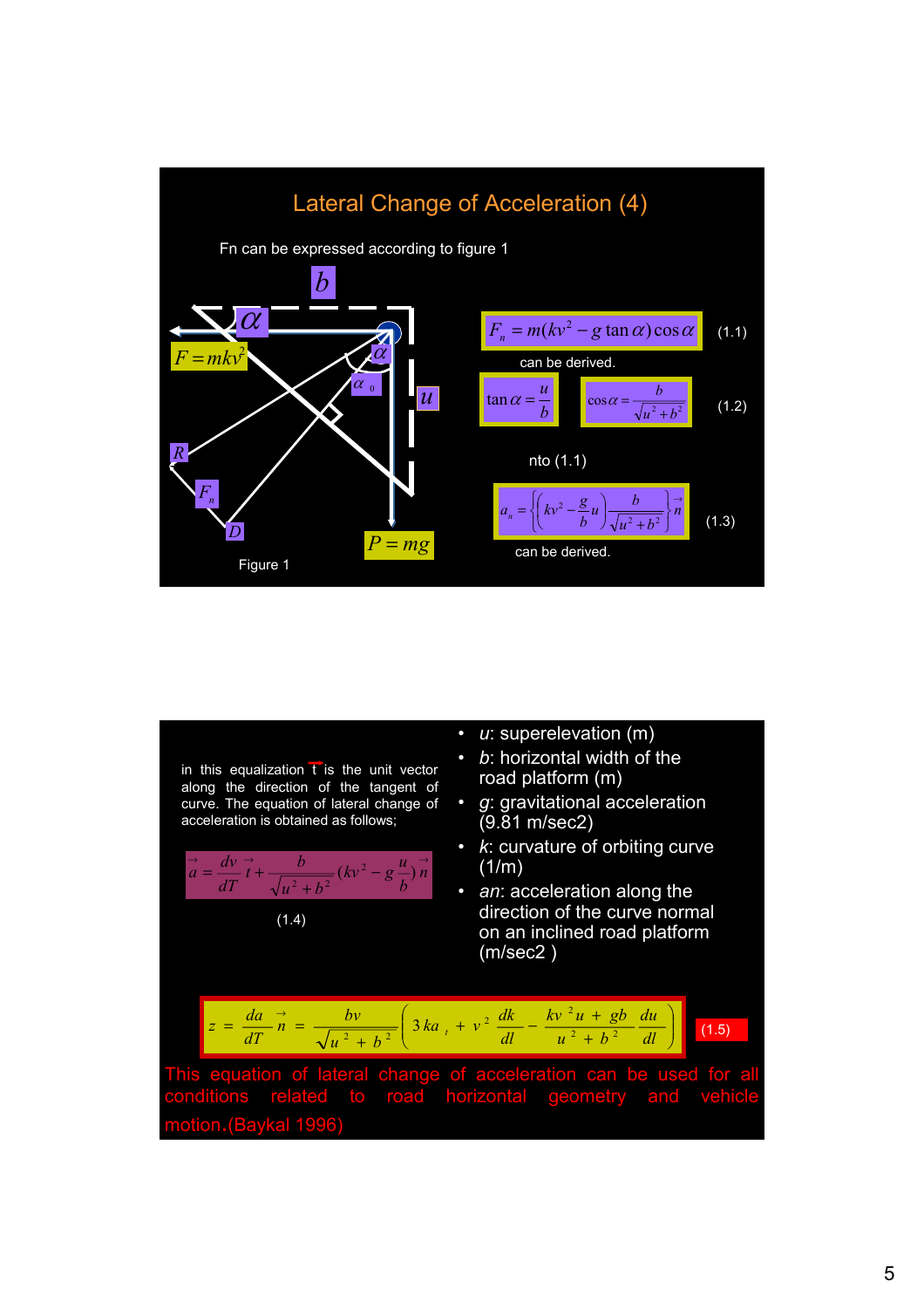

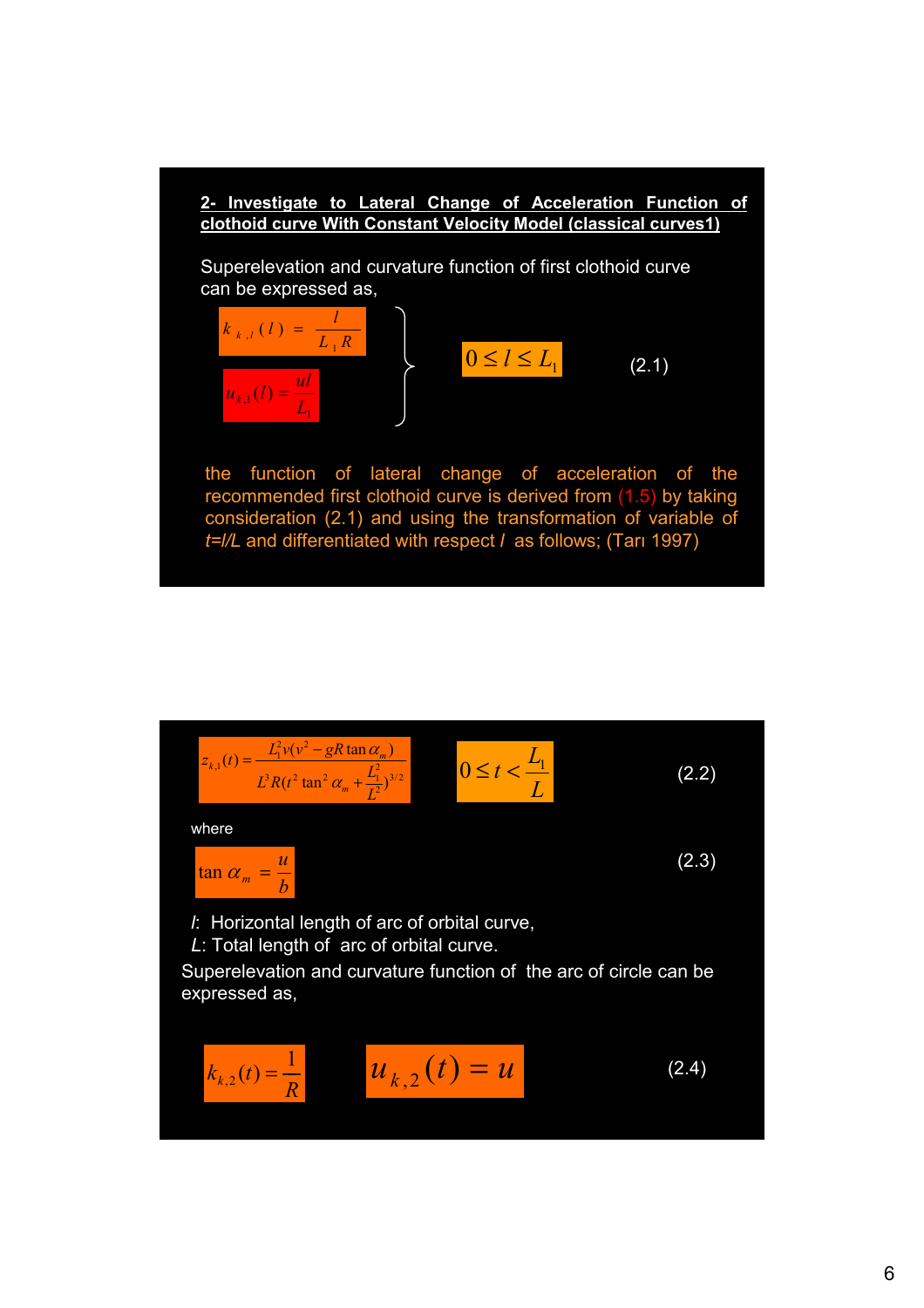the function of lateral change of acceleration of the recommended arc of circle is derived from  $(1.5)$  by taking consideration (2.4) as follows;

$$
Z_{k,2}(t) = 0 \qquad \frac{L_1}{L} \le t < \frac{L_1 + L_2}{L} \tag{2.5}
$$

Superelevation and curvature function of second clothoid curve can be expressed as,

$$
k_{k,3}(l) = \frac{1}{RL_3}(L-l) \quad u_{k,3} = \frac{u}{L_3}(L-l)
$$
\n
$$
L_1 + L_2 \le l \le L
$$
\n(2.6)

the function of lateral change of acceleration of the recommended second clothoid curve is derived from  $(1.5)$  by taking consideration (2.6) as follows;

$$
z_{k,3}(t) = -\frac{L_3^2 v (v^2 - gR \tan \alpha_m)}{L^3 R ((1-t)^2 \tan^2 \alpha_m + \frac{L_3^2}{L^2})^{3/2}} \qquad \frac{L_1 + L_2}{L} \le t \le 1
$$
 (2.7)

can be derived. (Tarı 1997)

Equalization of (2.2),(2.5) and (2.7) are considerated then examinated with analytical diagram by new programme. In this programme;

| Horizontal length of transition curve and arc of circle | L1=L2=L:     |
|---------------------------------------------------------|--------------|
| Superelevation                                          | u=0.15m      |
| Total length of arc of orbital curve.                   | $L = 1800m$  |
| Radius                                                  | $R = 1850m$  |
| Velocity                                                | $V = 230$ kr |

Horizontal length of transition curve and arc of circle *L1=L2=L3=600m* Velocity *V= 230 km/h*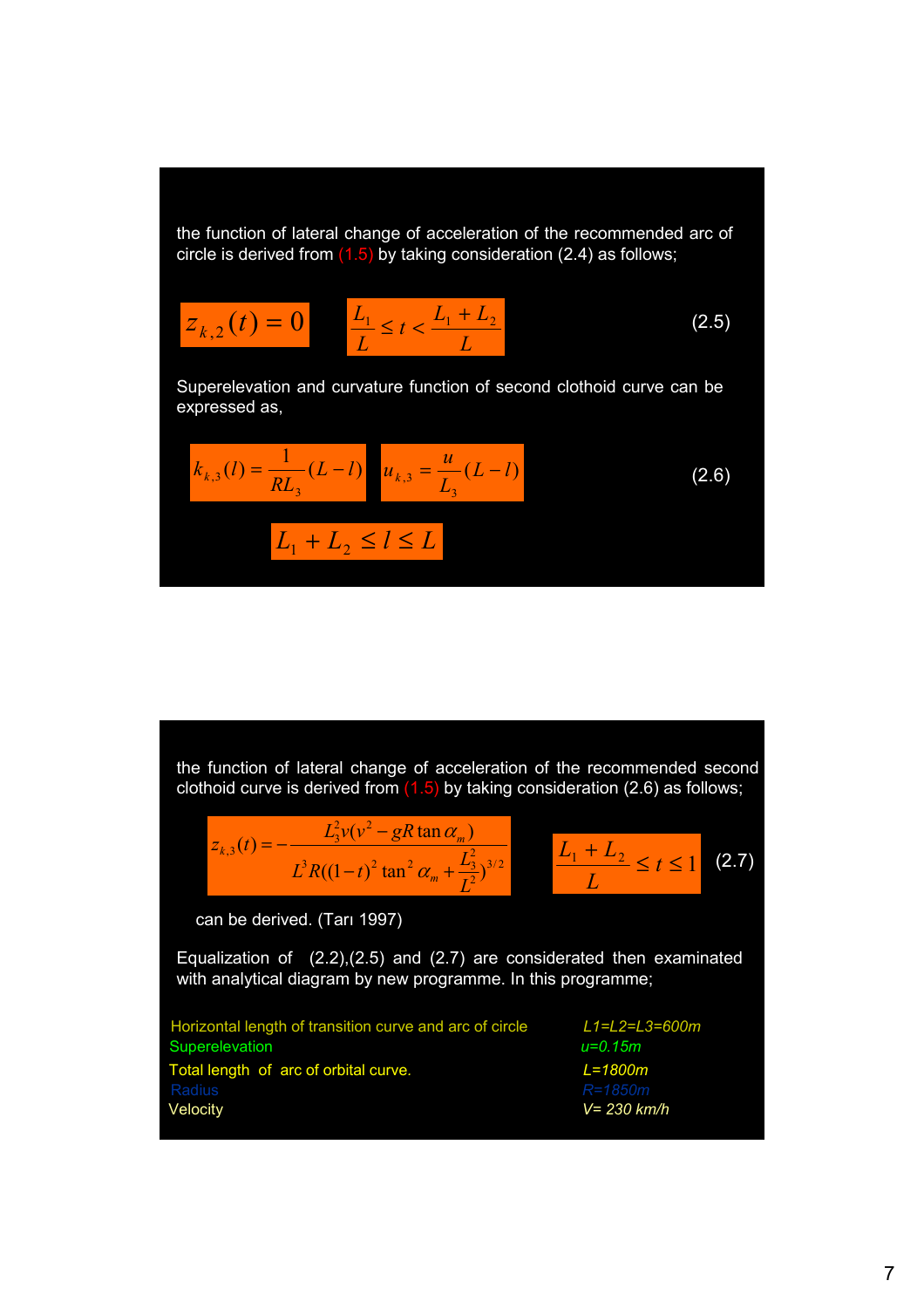

#### **3- Investigate to Lateral Change of Acceleration Function of sinuzoidal curve With Constant Velocity Model**

The function of lateral change of acceleration of the recommended first sinuzoidal curve, arc of circle and second circular curve are derived from (1.5) by taking consideration superelevation and curvature function and using the transformation of variable of *t=l/L* and differentiated with respect *l* as follows; (Tarı 1997)

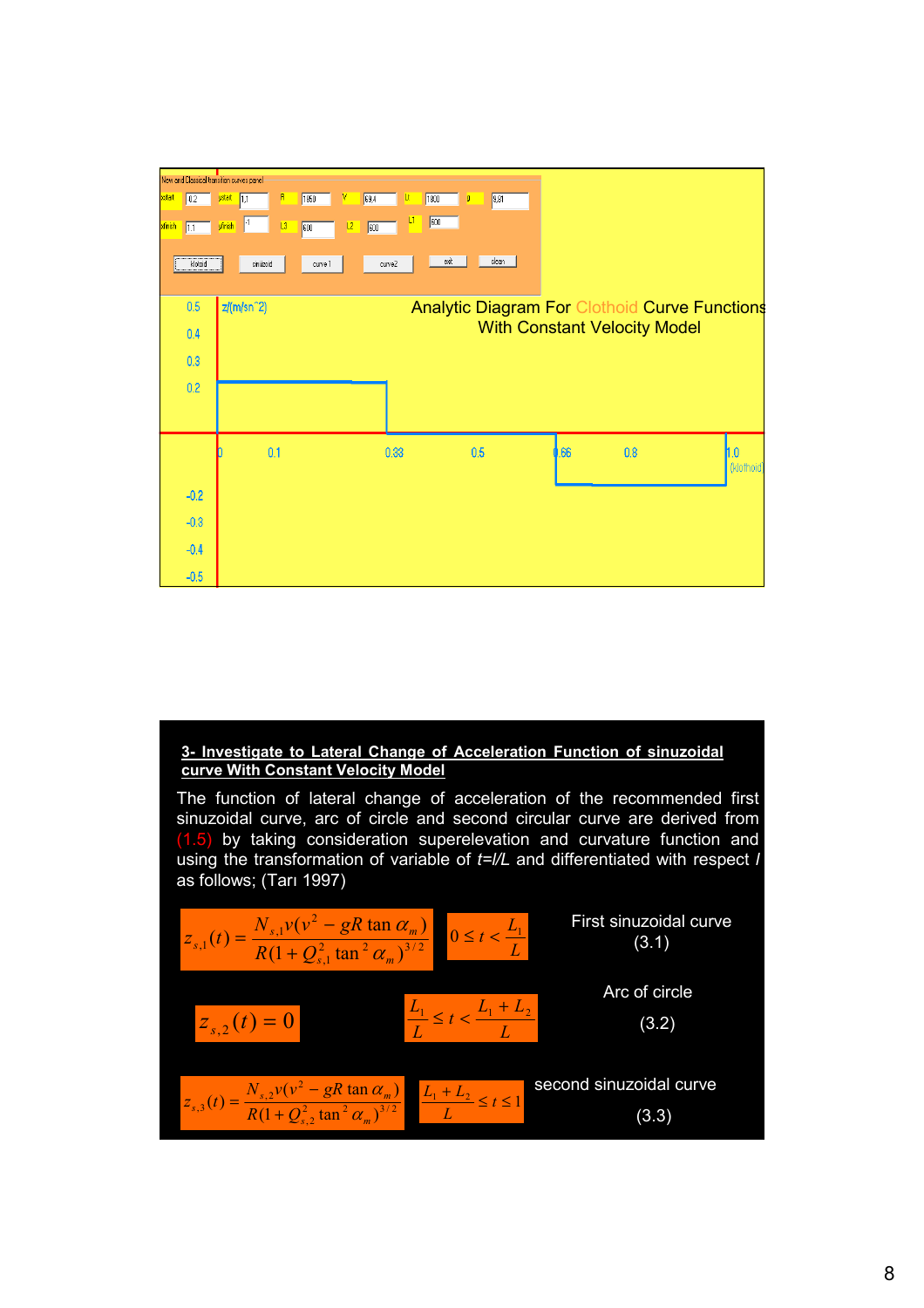| Equalization of $(3.1),(3.2)$ and $(3.3)$ are considerated then<br>examinated with analytical diagram by new programme. In this<br>programme; |                        |
|-----------------------------------------------------------------------------------------------------------------------------------------------|------------------------|
| Horizontal length of transition curve and arc of circle                                                                                       | $L1 = L2 = L3 = 600$ m |
| Superelevation                                                                                                                                | $u = 0.15m$            |
| Total length of arc of orbital curve.                                                                                                         | $L = 1800m$            |
| Radius                                                                                                                                        | $R = 1850m$            |
| Velocity                                                                                                                                      | V= 230 km/h            |
|                                                                                                                                               |                        |

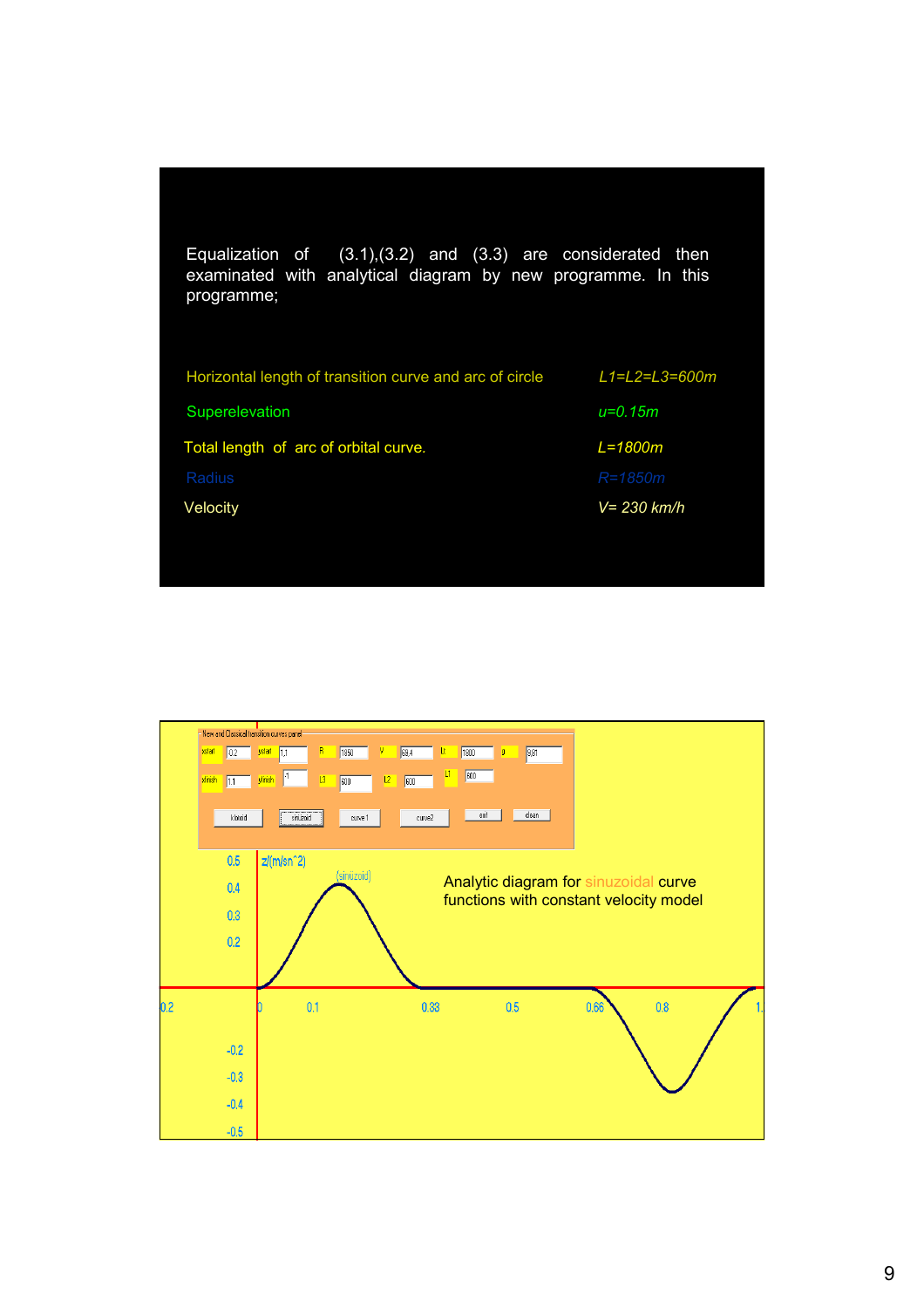

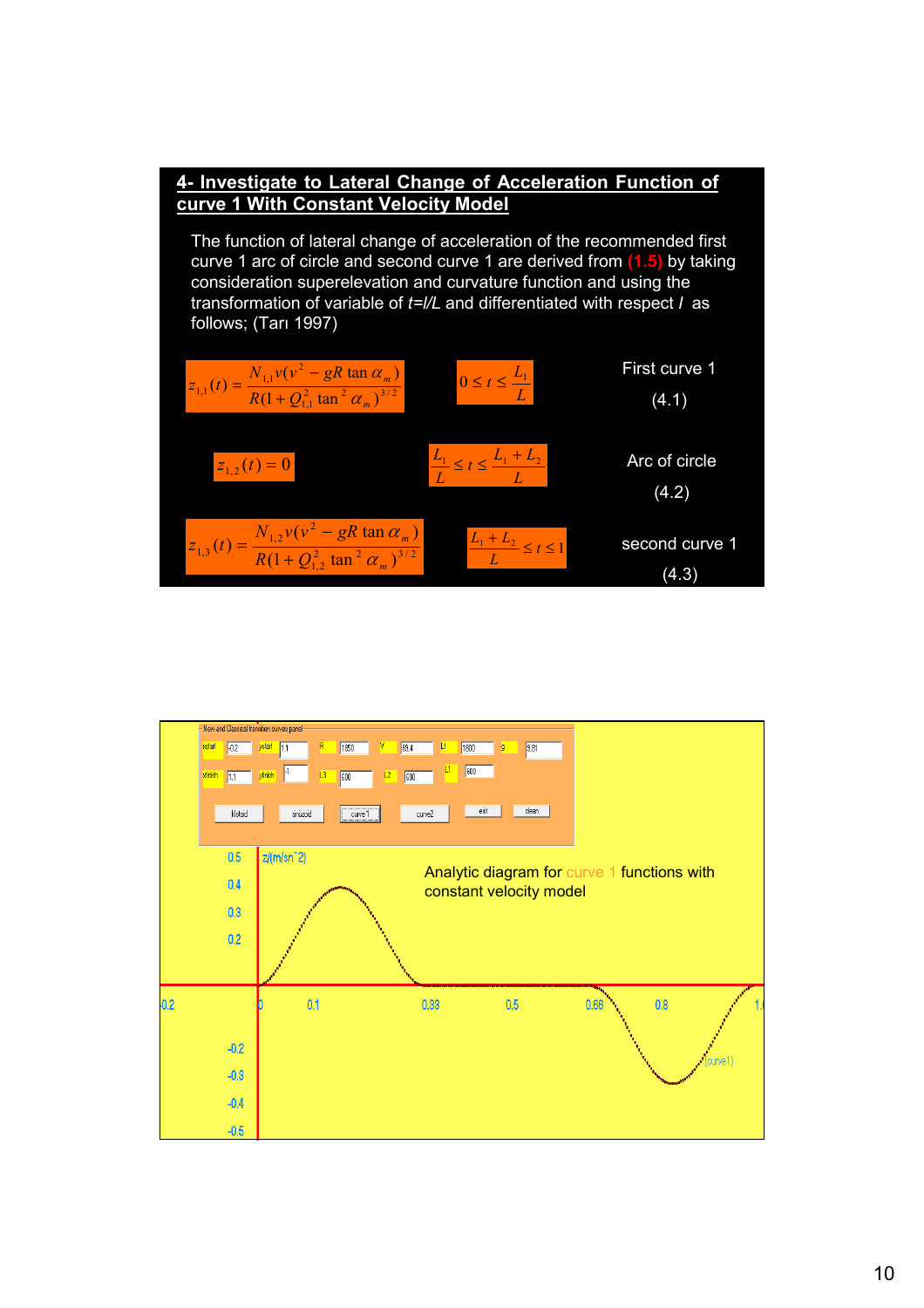#### **5- Investigate to Lateral Change of Acceleration Function of curve 2 With Constant Velocity Model**

The function of lateral change of acceleration of the recommended curve 2 is derived from **(1.5)** by taking consideration superelevation and curvature function and using the transformation of variable of *t=l/L* and differentiated with respect *l* as follows; (Tarı 1997)

$$
z_2(t) = \frac{N_2 v (v^2 - gR \tan \alpha_m)}{LR(1 + Q_2^2 \tan^2 \alpha_m)^{3/2}} \qquad 0 \le t \le 1
$$
  
Curve 2  

$$
Q_2 = \frac{823543}{6912} (t^7 - 4t^6 + 6t^5 - 4t^4 + t^3)
$$

$$
N_2 = \frac{823543}{6912} (7t^6 - 24t^5 + 30t^4 - 16t^3 + 3t^2)
$$
 (5.1)

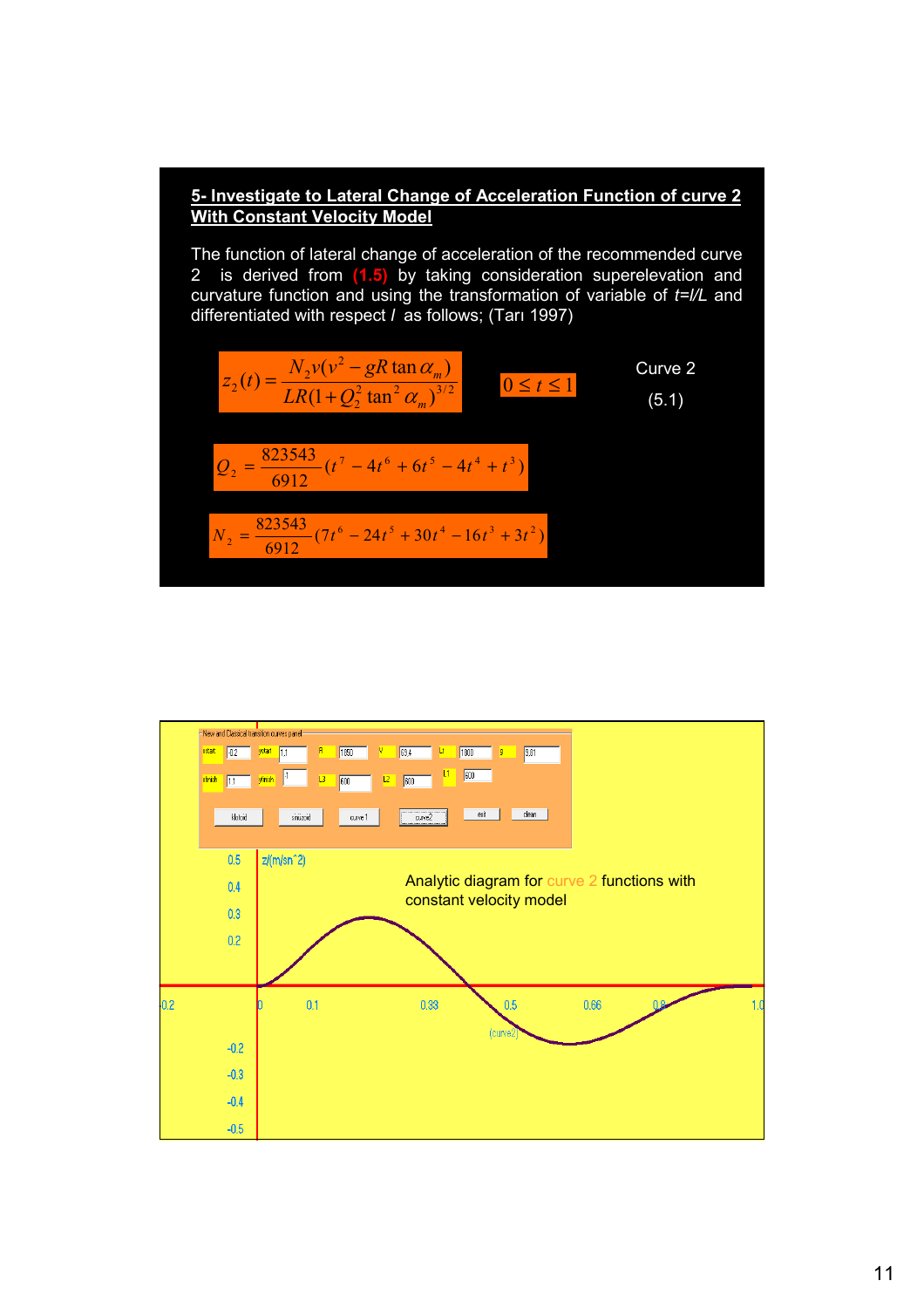

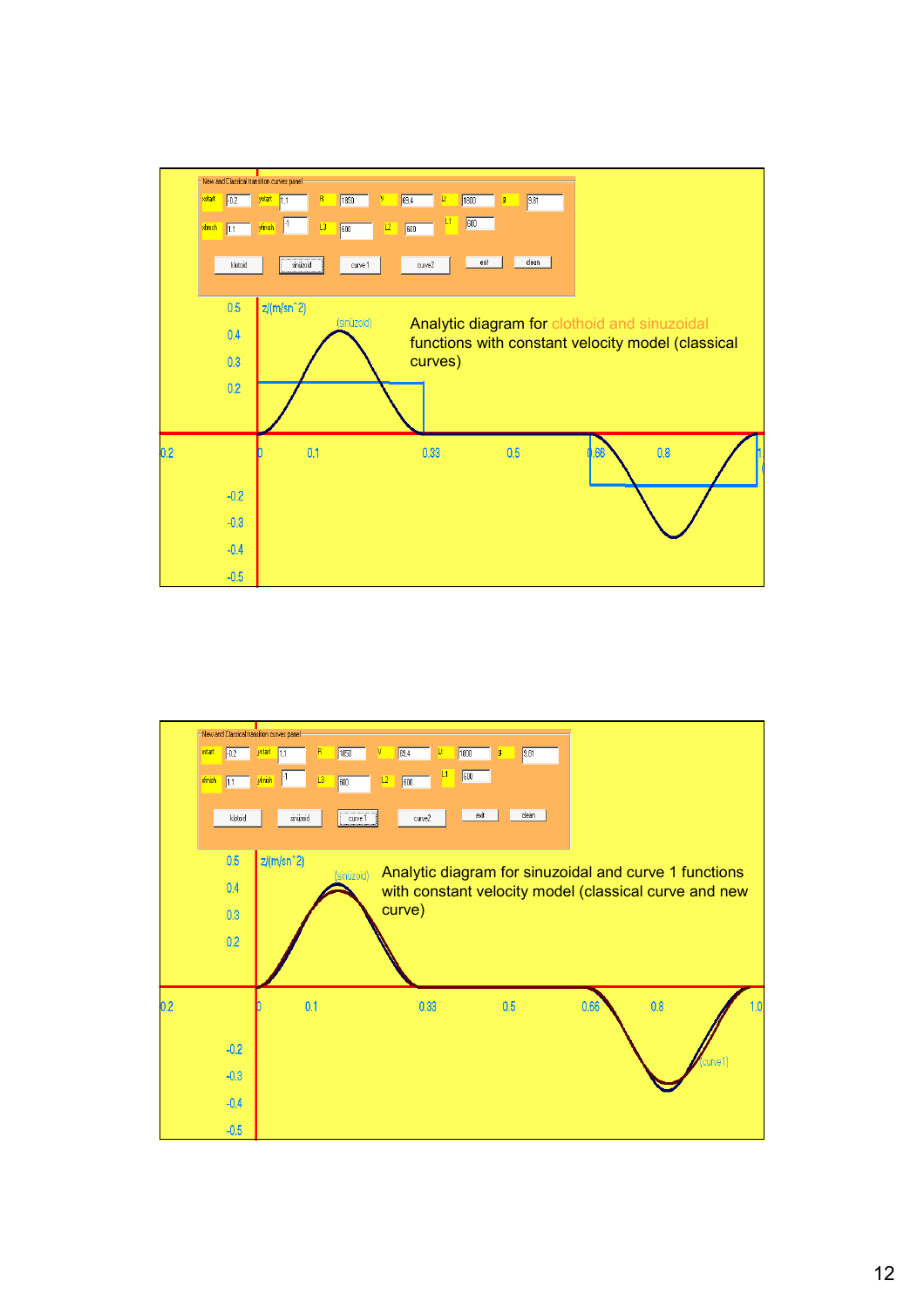

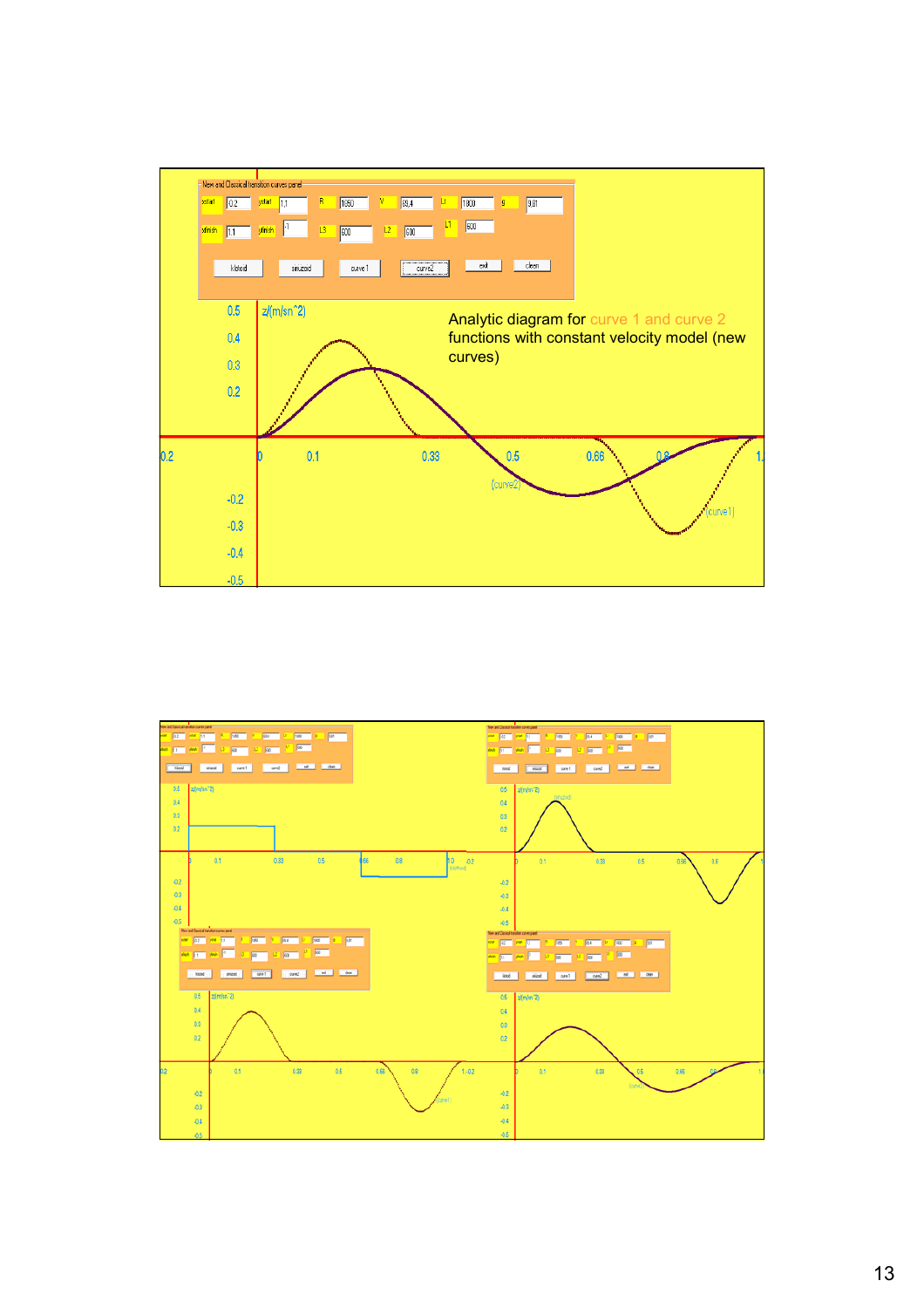#### CONCLUSION (1)

This study and new programme examined that new and classical transition curves according to these diagrams are understanded that suitable by known criterias for horizontal geometry of higways and railways.

According to criterion 1, diagram of lateral change of acceleration functions of contunity and discontinuties in the form of jump very considerable for travelling comfort. This curves for suitable this criteria except to clothoid curves (Tarı 1997). (figure a)



#### CONCLUSION (2)

According to criterian 2 amplitudes of lateral change of acceleration is very considerable. In literature 0.3-0.6m/sec3 values are the maximum values of lateral change of acceleration for travel comfort (Tarı 1997). Curve 2 more suitable than Sinüzoidal and curve 1 for criterian 2 (figure b and c).

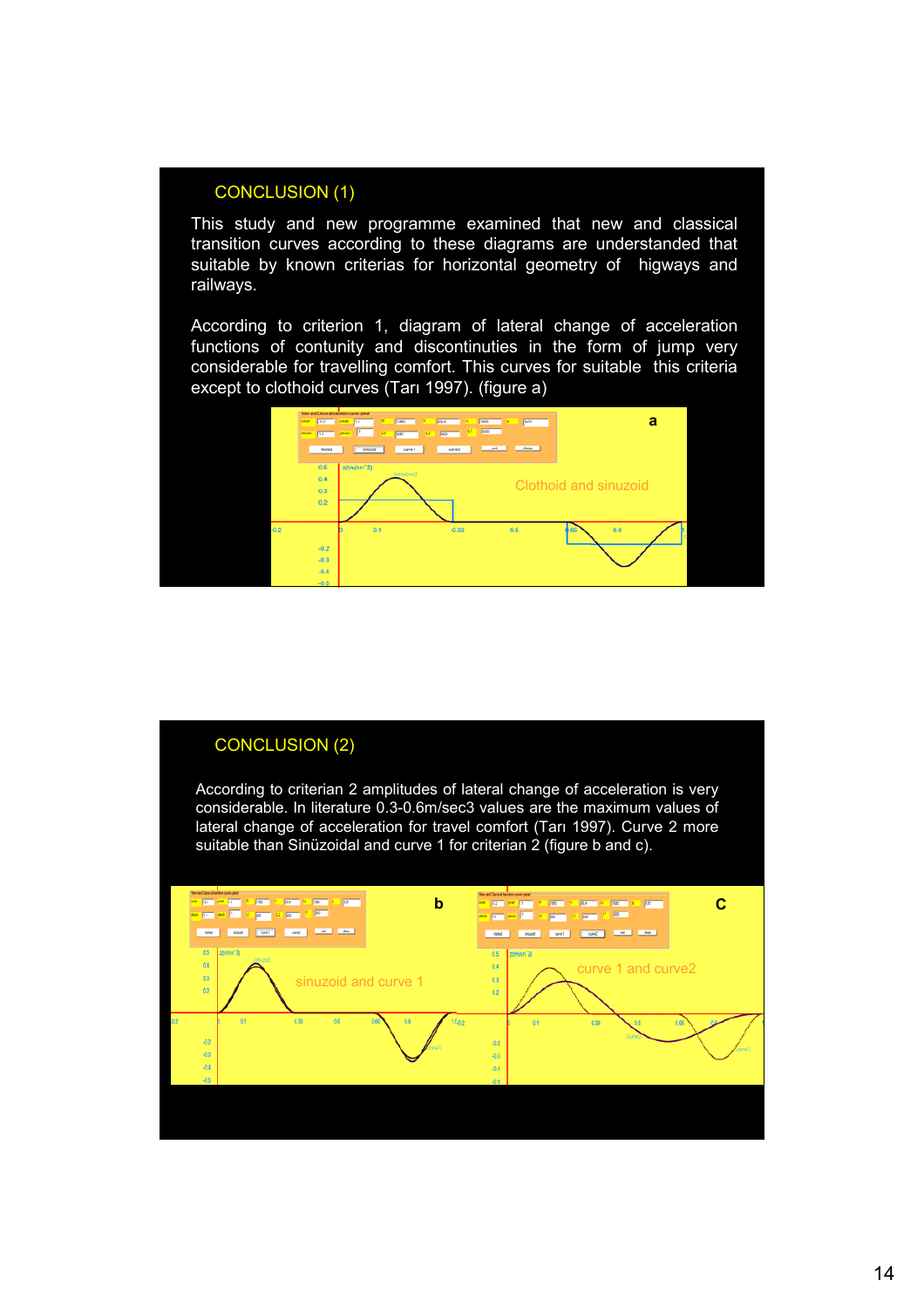#### CONCLUSION (3)

According to criterian 3, break affect and irregular change of the lateral change of acceleration of diagrams at the point where transition curves and arc of circle are combined. Break affect is determined that differences between slope values of two tangents on this diagram at this point (Tarı 1997). Because of this, curve 2 is the best curve for travelling comfort and security for high speed highway and railway projects (figure d). New programme support this criterians which are mentioned above



Using the Curve 1 and Curve 2 in design of high speed railways and highways systems give an oppurtnity for travel comfort and security beside this curves prevent to wear on vehicle wheels and rails in railways

#### Private Sub Command2\_Click() **sinuzoidal curve** Dim xstart, xfinish, ystart, yfinish, R, V, Lt, L1, L2, L3, g xstart = Val(Text1):xfinish = Val(Text2):ystart = Val(Text3):yfinish = Val(Text4):R = Val(Text5) V = Val(Text6):Lt = Val(Text7):L1 = Val(Text8):L2 = Val(Text9):L3 = Val(Text10):g = Val(Text11) Scale (xstart, ystart)-(xfinish, yfinish) Line (0, ystart)-(0, yfinish), QBColor(12) Line (xstart, 0)-(xfinish, 0), QBColor(12) Dim x2, y2, Q1, N1, Q2, N2 For x2 = 0 To 1 Step 0.001 Q1 = (Lt \* x2 / L1) - (1 / 2 \* 3.14 \* Sin(Lt \* x2 / L1 \* 2 \* 3.14)) N1 = (1 / L1) - (1 / L1 \* Cos(Lt \* x2 / L1 \* 2 \* 3.14)) Q2 = ((Lt - Lt \* x2) / L3) - (1 / 2 - 3.14 \* Sin((Lt - Lt \* x2) / L3 \* 2 \* 3.14)) N2 = (-1 / L3) + (1 / L3 \* Cos((Lt - Lt \* x2) / L3 \* 2 \* 3.14)) Select Case x2 Case 0 To (L1 / Lt): y2 = (N1 \* V \* (V ^ 2 - g \* R \* 0.1)) / (R \* (1 + Q1 ^ 2 \* 0.1 ^ 2) ^ 1.5) Case (L1 / Lt) To  $((L1 + L2) / Lt)$ : y2 = 0 Case ((L1 + L2) / Lt) To (Lt / Lt): y2 = (N2 \* V \* (V ^ 2 - g \* R \* 0.1)) / (R \* (1 + Q2 ^ 2 \* 0.1 ^ 2) ^ 1.5) Case Else End Select PSet (x2, y2), QBColor(1) Next **Part of Programme codes for Sinuzoidal Curve**